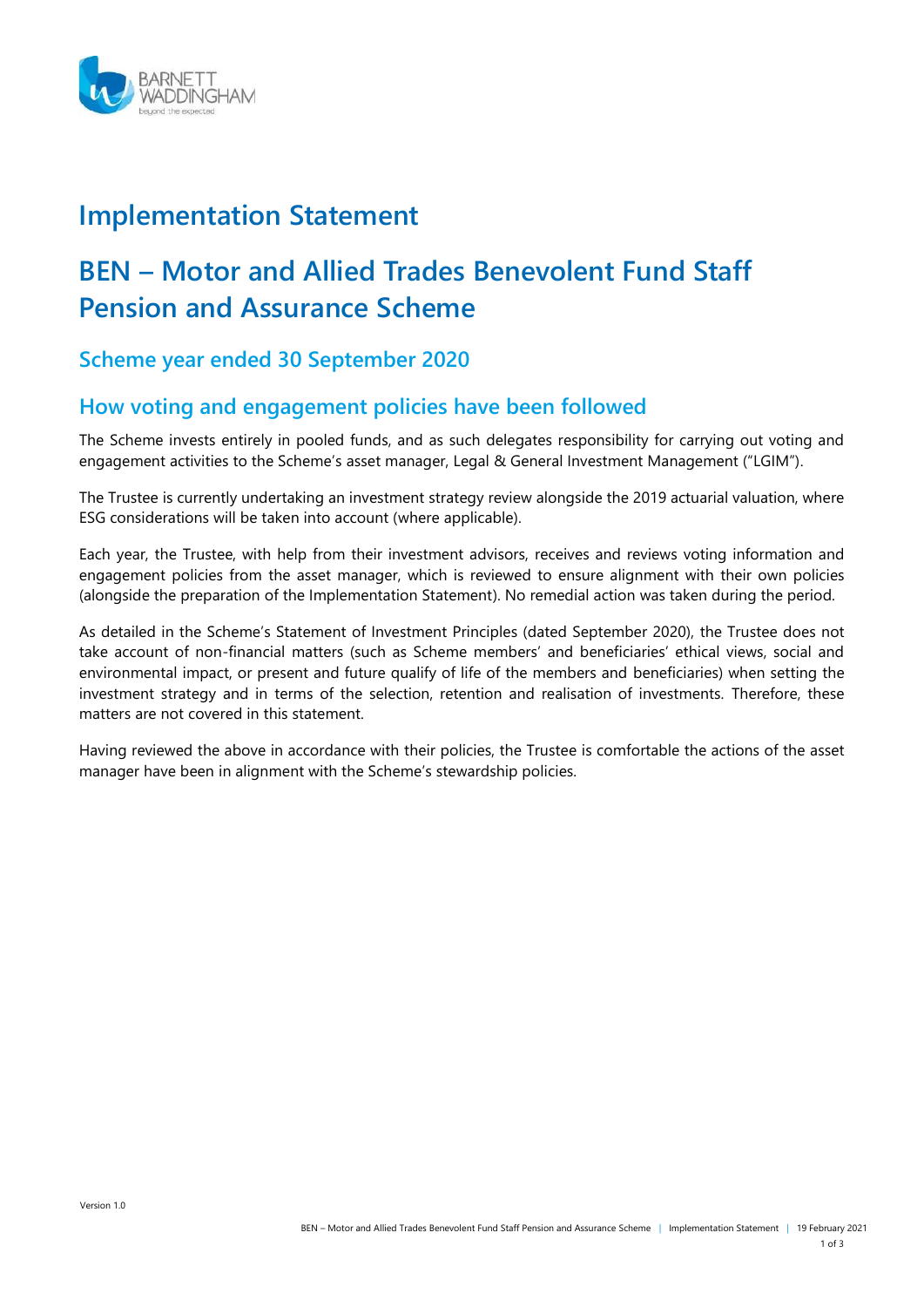

### **Voting Data**

All voting data in the following table has been provided by the asset manager (LGIM) and is relevant for the year to 30 September 2020.

| <b>Manager</b>                                                                                                      | <b>LGIM</b>                                                                                                                 |                                   |                                    |                        |                                                          |
|---------------------------------------------------------------------------------------------------------------------|-----------------------------------------------------------------------------------------------------------------------------|-----------------------------------|------------------------------------|------------------------|----------------------------------------------------------|
| <b>Fund name</b>                                                                                                    | <b>UK Equity</b><br>Index                                                                                                   | North<br>America<br>Equity Index* | Europe (ex<br>UK) Equity<br>Index* | Japan Equity<br>Index* | Asia Pacific<br>(ex Japan)<br>Developed<br>Equity Index* |
| <b>Structure</b>                                                                                                    | Pooled                                                                                                                      |                                   |                                    |                        |                                                          |
| Ability to influence voting behaviour of manager                                                                    | The pooled fund structure means that there is limited scope for the Trustee to<br>influence the manager's voting behaviour. |                                   |                                    |                        |                                                          |
| Number of company meetings the manager was eligible to vote at over<br>the year                                     | 822                                                                                                                         | 726                               | 514                                | 519                    | 472                                                      |
| Number of resolutions the manager was eligible to vote on over the year                                             | 11,799                                                                                                                      | 8,951                             | 8,971                              | 6,277                  | 3,345                                                    |
| Percentage of resolutions the manager voted on (for which the manager<br>was eligible)                              | 99.9%                                                                                                                       | 99.8%                             | 99.1%                              | 99.6%                  | 99.5%                                                    |
| Percentage of resolutions the manager abstained from (of the resolutions<br>in which the manager voted)             | 0.01%                                                                                                                       | 0.04%                             | 0.4%                               | 0.0%                   | 0.0%                                                     |
| Percentage of resolutions voted with management, as a percentage of the<br>total number of resolutions voted on     | 93.2%                                                                                                                       | 72.4%                             | 83.8%                              | 86.7%                  | 74.7%                                                    |
| Percentage of resolutions voted against management, as a percentage of<br>the total number of resolutions voted on  | 6.8%                                                                                                                        | 27.5%                             | 15.8%                              | 13.3%                  | 25.3%                                                    |
| Percentage of resolutions (on which the manager voted) voted contrary to<br>the recommendation of the proxy advisor | 6.1%                                                                                                                        | 21.7%                             | 7.8%                               | 10.4%                  | 15.1%                                                    |

*\* Figures are similar for the GBP-hedged version of the fund.* 

The proportion of resolutions that were voted on or abstained from may not sum to 100%. This can be due to rounding, managers' or local jurisdictions' definitions of abstentions or classifications *of formal voting or abstentions as opposed to not returning a voting form or nominating a proxy.*

Version 1.0